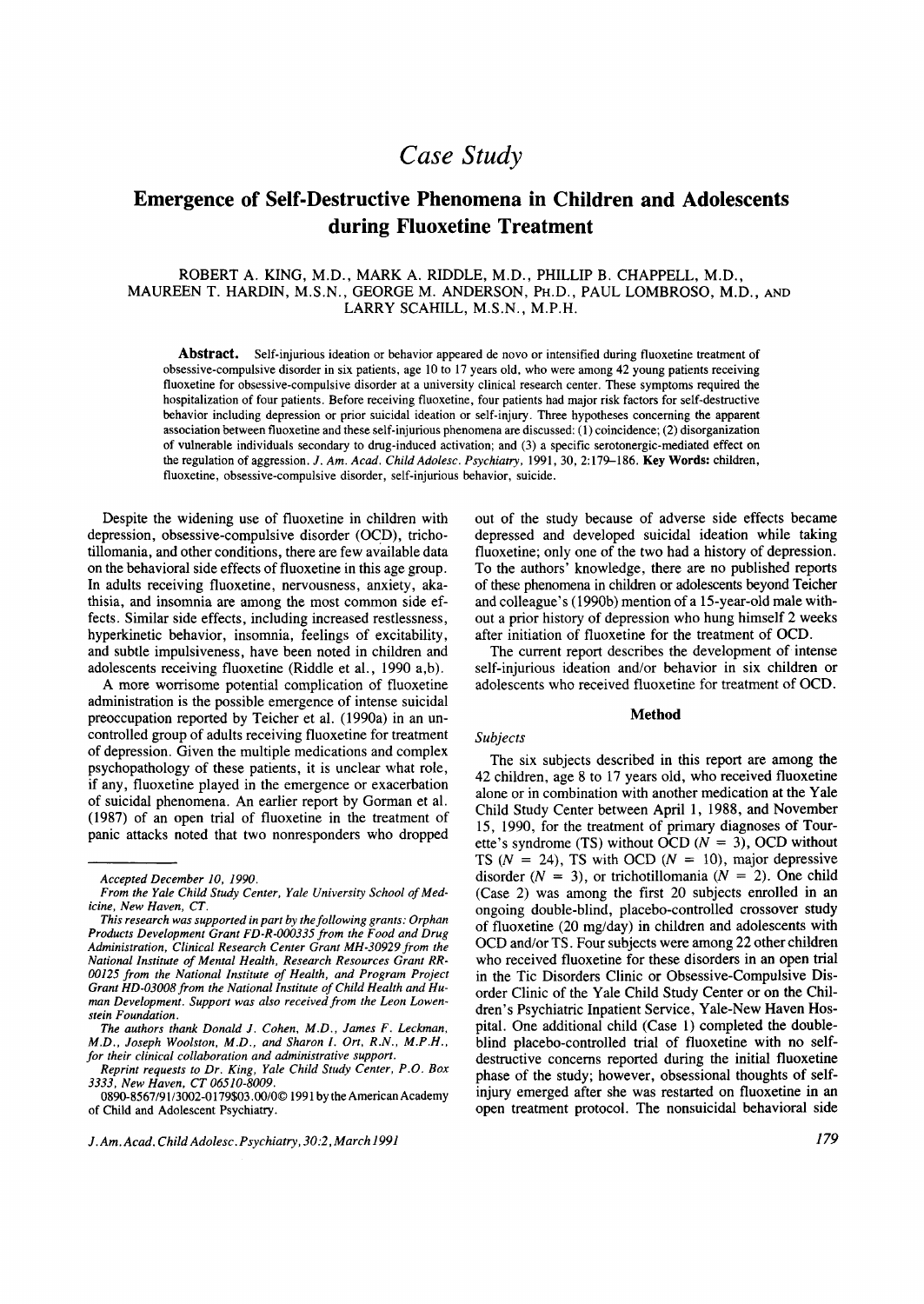effects of fluoxetine in some of these children are described elsewhere (Riddle et al., 1990a,b). The acute medical aspects of Case 4's massive overdose of fluoxetine have been previously reported (Riddle et al., 1989).

Data collection and symptom surveillance varied with the context in which each child was treated.

## Case Reports

*Case 1* 

F., a 12-year-old male seventh grader, entered a doubleblind, placebo-controlled fluoxetine protocol for treatment of long-standing obsessions and compulsions that included compulsive checking, washing, and arranging of his room and obsessional preoccupations with germs, dirt, and video games. F. was a successful but perfectionistic and socially isolated student who avoided the rough play of peers. Chronic separation anxiety and intermittent school refusal had been present for several years. He was depressed with occasional nonspecific suicidal thoughts, such as that his parents would be better off without him and that life was not worth living. Frequent nightmares, sleepwalking, and night terrors began at age 2 and persisted for several years; these symptoms had not recurred in recent years. At the beginning of the fluoxetine protocol, he was diagnosed as having OCD, separation anxiety disorder, overanxious disorder, and probable dysthymic disorder. The family history was noteworthy for mother's postpartum depression after his birth, the suicides of two second-degree relatives, and compulsive symptoms in several relatives.

Over the first month of the protocol, F. showed a marked clinical improvement in mood as reflected in his Children's Depression Inventory (CDI) (Smucker et al., 1986) score that fell from an initial 30 to 11 (with denial of suicidal thoughts). He became less easily upset and less resistant to attending school. Improved functioning was reflected in his Children's Global Assessment Scale (CGAS) (Bird et al., 1987) score that rose from 40 to 60. However, his OCD symptoms were only slightly improved. He reported feeling 'high'' since beginning the medication and had increased difficulty falling asleep.

Thirty-eight days after beginning the protocol, F. experienced a violent nightmare about killing his classmates until he himself was shot. He awakened from it only with difficulty, and the dream continued to feel "very real." He reported having had several days of increasingly vivid "bad dreams" before this episode; these included images of killing himself and of his parents dying. When he was seen later that day he was agitated and anxious, refused to go to school, and reported marked suicidal ideation that made him feel unsafe at home as well. The protocol was interrupted, revealing that he had been on fluoxetine, 20 mg q.d. (0.57 mg/kg), since the beginning of the protocol. The medication was discontinued. Examination of his laboratory studies revealed that his whole blood serotonin levels had fallen dramatically from 170 ng/ml just before receiving medication to 11.1 ng/ml after 1 month of fluoxetine treatment. F. was hospitalized at a community hospital for 3 days, during which time his suicidal ideation partially abated.

However, he became more depressed and obsessional, and, consequently, on the 9th day after stopping fluoxetine, he was again briefly hospitalized for further evaluation. He appeared depressed, with a CDI score of 27 and acknowledged continued suicidal ideation. His OCD symptoms were again moderately severe, and his overall functioning had deteriorated with a CGAS of 43.

Because of persistent obsessive thoughts of hurting himself (cutting himself with a knife), F. was admitted to a children's psychiatric inpatient unit 17 days after the fluoxetine was stopped. Upset over being hospitalized, he continued to complain of suicidal ideation and threatened to run away or hurt himself, necessitating his transfer to a locked unit. Gradually, he became more settled in the hospital and no longer reported suicidal ideation. Treatment with desipramine was begun during the second hospital week and increased up to 100 mg q.d. The hospital staff was struck by the prominence of separation anxiety, rather than obsessive-compulsive symptoms. He was discharged after a month's hospitalization.

After his discharge, F.'s OCD symptoms increased in intensity. Desipramine, up to 200 mg per day, had no effect on these symptoms and was discontinued. Three weeks after his discharge, fluoxetine treatment was restarted at 20 mg every other day and increased over a month to 20 mg daily, with only a mild decrease in checking. Seven weeks after his discharge, the addition of one extra 20 mg tablet of fluoxetine resulted in complaints of chest pain and nausea. An EKG was normal, and the patient continued on fluoxetine, 20 mg/day. Two days later, F. again reported suicidal ideation but without a plan, and fluoxetine was discontinued.

One month later, F. was begun on clomipramine, which was gradually increased to 175 mg/day over the next 4 months. With clomipramine treatment, F. **'s** obsessive-compulsive symptoms gradually remitted, and his social and separation anxiety markedly decreased. At follow-up 1 year after discharge, F. showed dramatic improvement with clomipramine treatment; he was attending school with less anxiety, was socially more outgoing and active, and, despite some residual symptoms, no longer met the criteria for any *DSM-III-R* diagnoses, according to his therapist.

## *Case 2*

C., a 10-year-old girl, entered a double-blind placebocontrolled fluoxetine trial because of long-standing obsessional contamination fears and compulsive washing, checking, pathological doubting, counting, and doing and undoing rituals that had worsened despite individual psychotherapy. A bright and capable student, C. had increasingly constricted her outdoor activities because of contamination fears. She did not appear depressed and had no reported history of self-injurious ideation or behavior. Family history was notable for affective illness on both sides and OCD in one parent.

During the first half of the double-blind trial, C.'s OCD symptoms gradually improved, **and** she became less anxious and constricted in her activities. Her parents described her as more restless and active, but **this** did not interfere with

J. Am. Acad. Child Adolesc. Psychiatry, 30:2, March 1991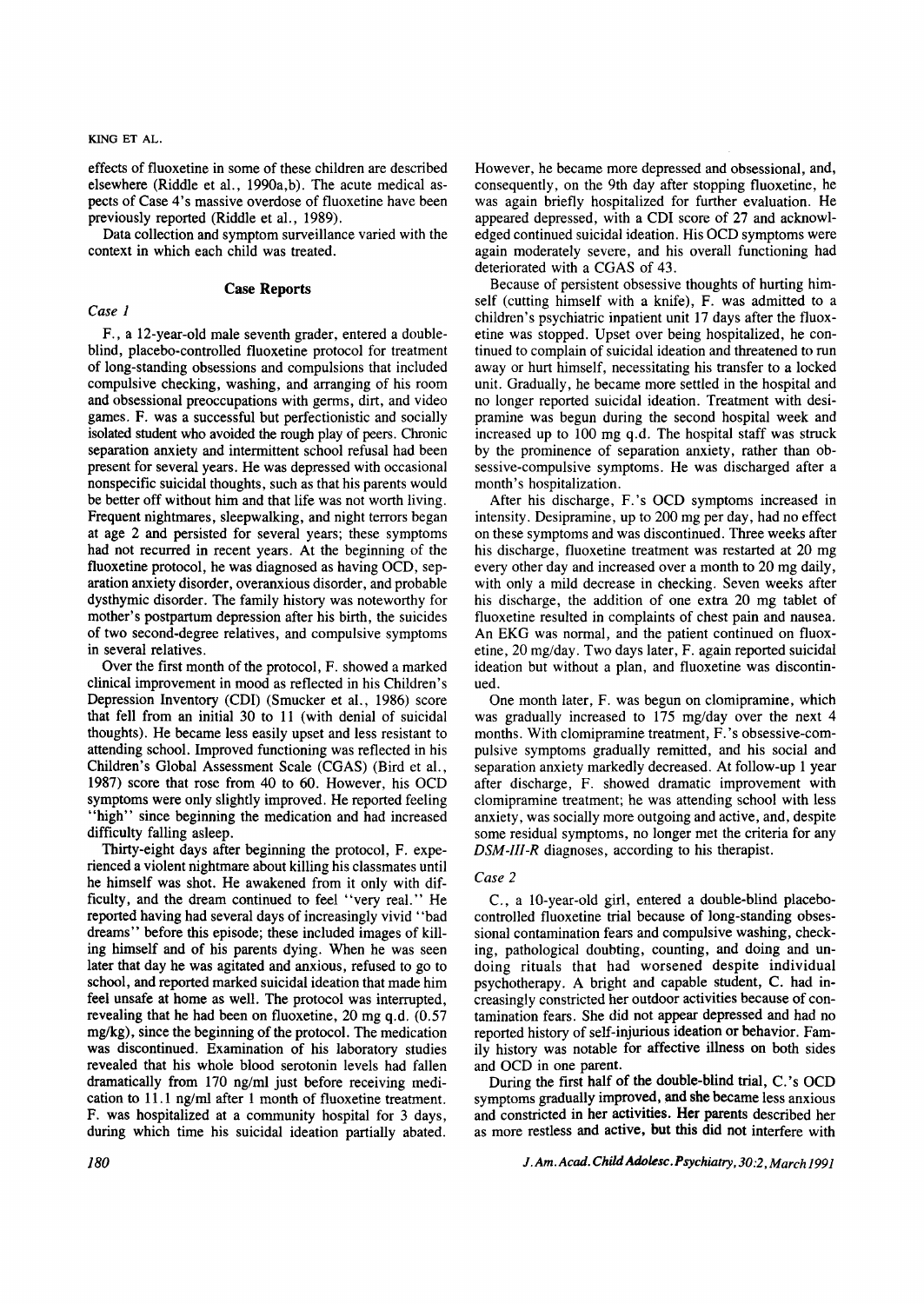her concentration or disrupt her activities, save for her frequently standing on her head. C. had more bruises on her limbs, which she felt were due to minor bumps and falls, secondary to her increased outdoors activity. The protocol was interrupted *6* weeks after the crossover because of worsening OCD symptoms. When the medication code was broken, it was discovered that she had been receiving fluoxetine, 20 mg/day (0.66 mg/kg), for the first 8 weeks. Her whole blood serotonin levels had fallen from a baseline of 140 ng/ml to 9.3 ng/ml after 8 weeks of treatment with fluoxetine, indicating compliance.

C. was started back on fluoxetine, **20** mg q.d. When she was evaluated 4 weeks later, her OCD symptoms had somewhat improved. However, she revealed that she was having increasing thoughts of wanting to bump into or fall off things in order to hurt herself or to pinch herself to experience pain. These thoughts at times were quite strong, but C. had not actually experienced anything more than slight selfinflicted pain by pinching or bumping into objects. She had a few bruises on her legs. C. did not appear depressed. She also once again experienced mild restlessness but not to the same degree as during the double-blind trial.

#### *Case 3*

**S.,** a 14-year-old female eighth grader, began fluoxetine treatment for an exacerbation of longstanding obsessivecompulsive symptoms and perfectionistic tendencies that had begun to interfere with her school work and attendance. Always a model student and musician, *S.* had begun compulsively rereading homework, with the constant feeling she had not mastered it. As a result, she stayed up studying into the early hours of the morning. In an agitated state, she did poorly on an exam and thereafter felt unable to return to school, despite continued compulsive studying. When she was evaluated before medication, she acknowledged feeling depressed with feelings of self-reproach and increased tearfulness but denied suicidal ideation.

From age *3Y2* years on, *S.* had manifested a variety of intermittent ego-dystonic obsessions, compulsions, and anxiety symptoms, including: repetitive checking, counting, praying, and washing; unrealistic obsessional doubts that she might have harmed someone or stolen; and mental counter-rituals. She was generally well behaved, even inhibited, albeit often perfectionistic and prone to be upset by changes.

She begun receiving fluoxetine, 20 mg/day **(0.38** mg/kg), but continued to study and reread assignments compulsively and remained unable to return to school. About **3** weeks after beginning fluoxetine, she furtively brought a knife to her room and scratched her wrists. She revealed ruminative suicidal thoughts of 3 to 4 days' duration concerning violent ways of killing herself by cutting, shooting, or hurling herself downstairs. She stated she would not kill herself in these ways, because of physical cowardice, but could not promise to refrain if she could find a painless method.

*S.* was hospitalized on a children's inpatient psychiatric unit and the fluoxetine was increased by the addition of a second **20** mg tablet on alternate days. The following day, she spoke of wanting to hurt herself and die, drew a picture

*J.Am. Acad. Child Adolesc. Psychiatry, 30:2, March1991* 

#### **SELF-DESTRUCTIVE PHENOMENA ON FLUOXETINE**

of a dead person on the ground, and picked and bit at her skin. She was placed on one-to-one supervision and remained so throughout this hospital stay. Over the next 10 days, she appeared increasingly withdrawn, labile, and depressed. She spoke agitatedly of hurting herself and had to be restrained when she slammed her chair on her toes, excoriated her arms, and threw herself on the floor. Ten days after admission, the fluoxetine was stopped temporarily, and over the next **2** weeks, she continued to be preoccupied with death. She banged her head and hands on the quiet room wall, picked at her arms to produce deep excoriations, and attempted to scald her hands, to choke herself, and to make herself vomit. Restraints, mitts, and behavioral techniques did little to relieve this relentless selfdestructive preoccupation or her intermittent agitation. Periods of food and fluid refusal began, at times requiring IV rehydration.

During the second month after her admission, *S.* was withdrawn, apathetic, and intermittently anorexic. Her profound self-destructive preoccupations continued with repetitive attempts to injure herself; she frequently insisted, "I'm just waiting for the opportunity to kill myself," and chanted, "kill, kill, kill; die, die, die; pain, pain, pain" over and over. A 10-day trial of imipramine, **25** to 50 mg q.d. provided no apparent relief and was discontinued because of dehydration due to her food and fluid refusal.

At the beginning of the third hospital month, *S.* was placed again on fluoxetine treatment, 20 mg q.d. on which she remained until almost the end of her stay. She continued to chant and to attempt to hurt herself. Her behavior became increasingly bizarre, e.g., covering the floor with numbered paper squares. She choked and stamped on her teddy bear and cried out, "Bear wants to die with me, don't you?" As a result, a week after the fluoxetine was restarted, she was begun on trifluoperazine, up to a maximum of 13 mg q.d., and benztropine, **0.5** to 1 mg q.d. The dosage of these additional drugs had to be adjusted because of dystonia, anticholinergic effects, and possible confusion. She began to punch herself in the face and bang her head severely enough to inflict bruises and to require x-rays; she also began to strike out at the staff. Periods of improvement, during which she was able to become more involved in the unit's activities and control her self-injurious impulses, were shortlived.

Because of these unremitting symptoms, *S.* was transferred *3Y2* months after admission to a longer-term adolescent psychiatric unit in another state. Five days before her transfer, the fluoxetine and trifluoperazine were discontinued, and *S.* was treated with perphenazine, 20 mg/day. Diagnoses at transfer were OCD, overanxious disorder, and major depression; the staff was in disagreement about the appropriateness of a diagnosis of borderline personality disorder.

At the second hospital, *S.* continued to take perphenazine. During her first month after transfer, she continued to have prominent suicidal ideation and self-injurious behavior that frequently required restraints or seclusion. Because of symptoms of major depressive disorder, she was placed on desipramine, **100** mg q.d., which produced a blood level of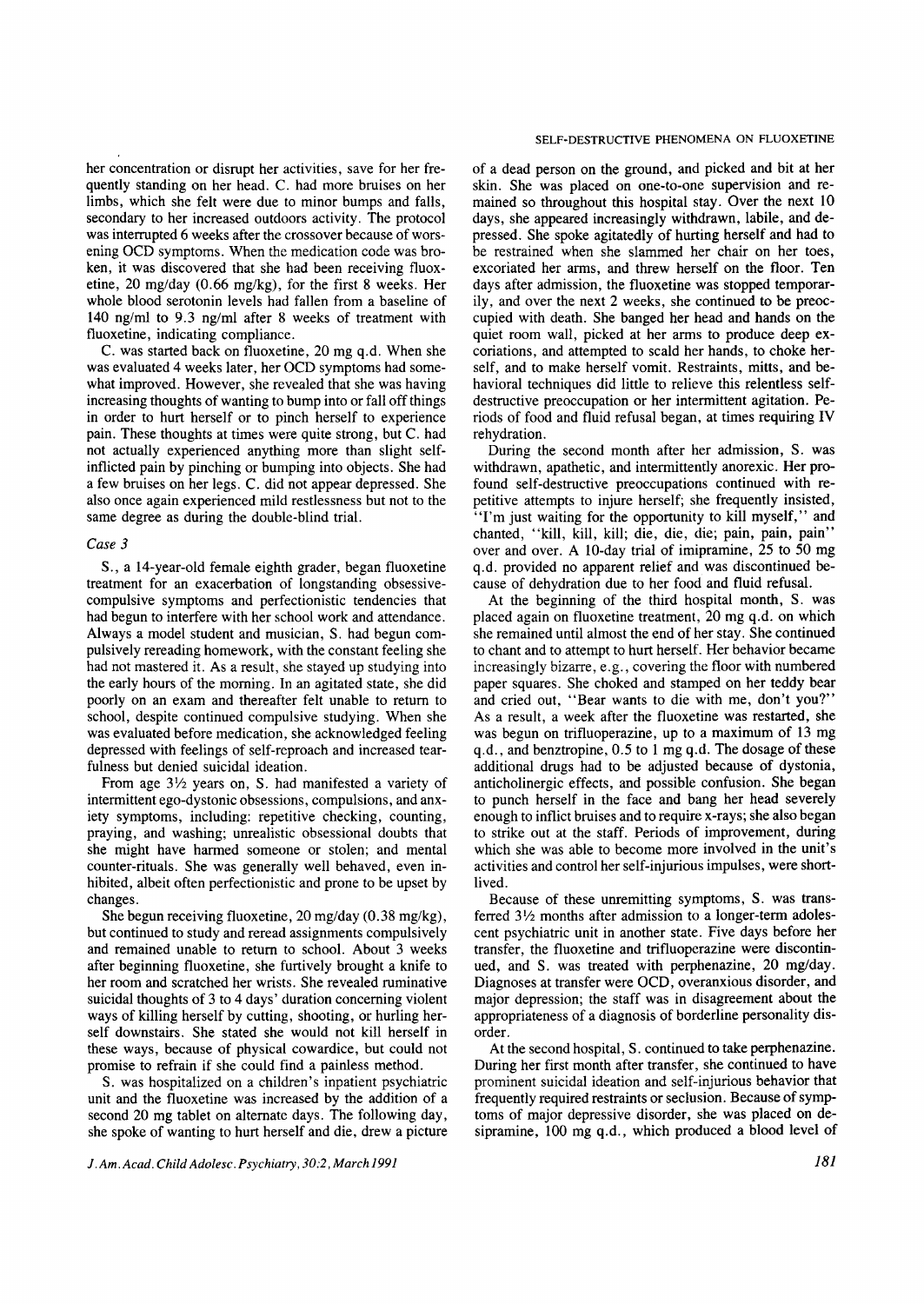207 ng/ml in the therapeutic range. Over the next several weeks, however, this appeared to produce further deterioration of her behavior to the point that she daily required restraints. In addition to frequent periods of agitation and driven self-destructive behavior, she also increasingly directed her physical and verbal assaults toward others and injured several staff members. During the fourth month after transfer, after an unproductive trial of lithium augmentation, the desipramine was discontinued, and she was started on a regimen of chlorpromazine, lorazepam, and lithium. Gradually, over the next several weeks, she became calmer. Her aggressive behavior toward herself and others decreased, and her need for restraints or seclusion diminished. Obsessional symptoms no longer appeared to be as prominent.

Nine months after transfer, **S.** remains at the second hospital and is being treated with chlorpromazine and lorazepam; she is calmer, more able to participate in the daily life of the ward, and better able to reflect verbally about her feelings.

## *Case 4*

R., a 14-year-old female, was placed on an open trial of fluoxetine, 20 mg/day  $(0.33 \text{ mg/kg})$  for prominent obsessions and compulsions of at least 2 years' duration. These included sexual and contamination obsessions; cleaning, washing, and checking compulsions; and contaminationrelated food avoidance. At the time the fluoxetine treatment was begun, she was diagnosed as having OCD. dysthymia secondary to OCD, and possible overanxious disorder. In addition to her obsessions and compulsions, her past history included separation anxiety and an episode of sexual abuse. Obsessional fears of dying, which included intrusive thoughts of being burned to death, had been present for several years. At the age of 12 years, in the context of family difficulties, she had recurrent thoughts of killing herself. Over the next year, in the course of psychotherapy, these suicidal thoughts had gradually abated but were replaced by a germ phobia with attendant compulsive washing.

At the onset of fluoxetine treatment, R.'s score on the Hamilton Depression Scale (Hamilton, 1967) was 21, but she denied suicidal ideation. Her score on the Hamilton Anxiety Scale (Hamilton, 1959) was 19. Over the next **2**  months on fluoxetine, 20 mg, she showed a dramatic improvement in her obsessions, compulsions, anxiety, and depression. Her Hamilton Anxiety and Depression Scale scores both fell to one. Despite 10 days of missed medication, these improvements were maintained during the third month on medication.

By the fourth month, however, R. experienced increasing depression, agitation, anger, and guilt, and a mild recrudescence of obsessions and compulsions. She had difficulty concentrating at school, where she was impulsive and provocative with teachers. She had periods of feeling confused and overwhelmed and at times felt life was not worth living and that killing herself would be a solution.

At *5* months, despite apparent good compliance with medication, which continued at the same dosage, and increased frequency of psychotherapy, her Hamilton Anxiety Scale score increased to **9,** reflecting feelings of severe tension, moderate anxious mood and restlessness, and mild insomnia and somatic complaints. Her Hamilton Depression Scale score also rose to 10; she continued to have thoughts of killing herself to relieve her obsessions, but had no specific plans and denied any intentions to act on her thoughts. At 6 months, the patient stopped taking fluoxetine because of contamination fears after she dropped the tablets in an airport. Six days later, when returning from a trip, she was overwhelmed with obsessional thoughts, including thoughts of killing herself, and made a suicide attempt with 23 ibuprofen tablets.

R. was admitted to an adolescent inpatient psychiatric unit and restarted on fluoxetine, 20 mg/day, which was increased after **2** weeks to 40 mg q.d. Over the next **2** weeks, R. was noted to be very anxious, pulling out hair, biting her nails, and hitting her legs. Her deliberate attempts to slam her hand on a table and in a door necessitated restraints and x-rays. Because of her agitation, buspirone, 5 mg t.i.d., was started. Two days later, on the 31st hospital day, fluoxetine was discontinued and perphenazine, **8** mg b.i.d., and cogentin, 0.5 mg b.i.d., were begun. Over the next 2 days, R. remained agitated, and her buspirone was increased to 10 mg t.i.d. Her agitation decreased transiently, but 5 days later, she burned her wrist with a lighter and again became more agitated. On the 46th day after her admission, her buspirone was further increased to 20 mg b.i.d. Nonetheless, she continued to be irritable, had difficulty sleeping, had pressured speech, and complained of racing thoughts and distractibility. Because of these apparently hypomanic symptoms, lithium was begun on the 51st hospital day and gradually increased to 600 mg b.i.d. With the initiation of lithium, her behavior and concentration improved markedly. Her OCD symptoms during this difficult time were minimal. Three months after admission, she was discharged to the care of her outpatient therapist on lithium, perphenazine, and buspirone.

R. did well with outpatient treatment, and, over the next *3* months, her medications were gradually discontinued. However, 6 months after discharge, her OCD symptoms recurred, and she was restarted on fluoxetine, 20 mg q.d. Over the next 6 weeks, she faced several major stresses, including the suicide of a hospital friend, the approaching anniversary of her hospitalization, and the impending long vacation of her therapist. A friend she was visiting in another town was hospitalized for suicidal ideation, and R. purposely burned her own hand with a cigarette. On returning home, she felt irritable and depressed. Over the next few days, she felt increasingly "not safe" because of suicidal ideation and the impulse to hurt herself.

R. was readmitted to the hospital where she was noted to have occasional racing thoughts, difficulty concentrating, pressured speech, and dysphoric, anxious, labile affect. Obsessive compulsive symptoms were minimal and fluoxetine was discontinued. R. 's mood stabilized, her suicidal ideation gradually cleared, and she was discharged **2** weeks after admission with a diagnosis of borderline personality disorder, adjustment disorder with depressed mood, and obsessive-compulsive disorder in remission.

*J. Am. Acad. Child Adolesc. Psychiatry, 30:2, March1991*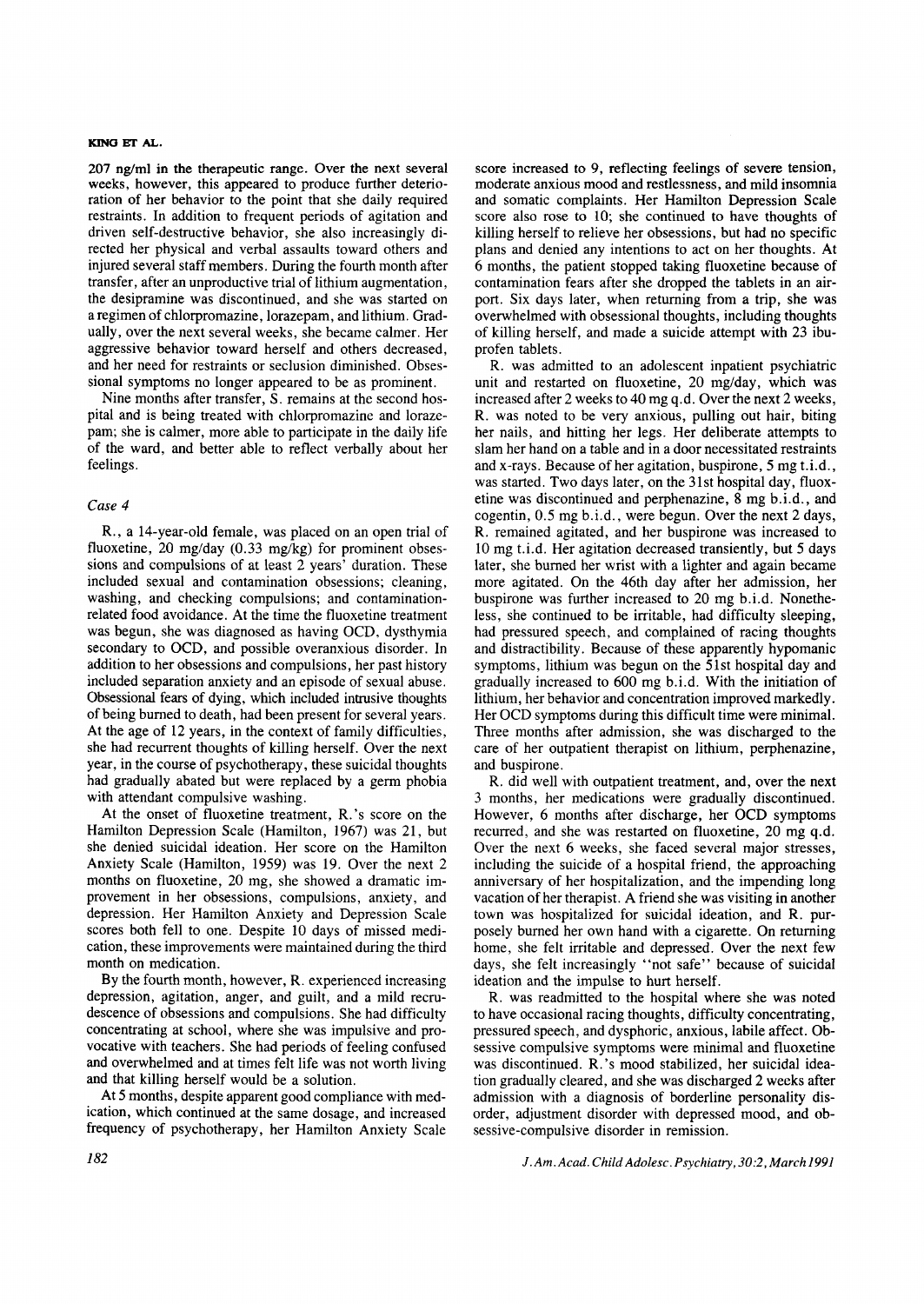## *Case 5*

**J.,** an obese 12-year-old boy, was admitted to a children's inpatient psychiatric unit because of a serious assaultive episode at school. His long history of multiple motor and phonic tics, obsessions and compulsions, attentional difficulties, and impulsive, oppositional behavior had resulted in three previous psychiatric hospitalizations beginning at the age of 6 years. Three years of treatment with haloperidol had reduced tic severity, but the treatment was discontinued because of dyskinesias. A subsequent 18-month trial of clonidine had been discontinued a year before admission because of only minimal improvement in his tics, and no improvement in his obsessions and compulsions. **J.** had chronic low self-esteem and was sensitive to rejection; prior self-destructive behavior included slamming his hand against a wall and wrist scratching.

At admission, **J.** was angry and provocative. He reported ideas of reference when angry; obsessive thoughts about death, destruction, and satanic themes; and occasional auditory hallucinations of demon voices. Because of these intrusive thoughts and compulsive touching, checking, and counting rituals, J. began receiving fluoxetine, **20** mg q.d., which was increased 2 weeks later to 40 mg/day  $(0.52 \text{ mg})$ kg). Mild sedation was noted that improved with a switch to evening administration. **J.** 's obsessive compulsive symptoms improved over the next **4** weeks, and he was discharged to outpatient care on fluoxetine, 40 mg q.d.

Two weeks after his discharge, **J.** became upset after a disappointment and impulsively ingested 94 capsules of fluoxetine with the intention of killing himself.

At readmission, **J.** reported feeling hopeless, helpless, and depressed, with continued suicidal ideation and the thought "I'm going to die soon." He reported that he had had suicidal thoughts intermittently since the age of **4** years. Ideas of reference, occasional auditory hallucinations, and possible delusions were also present. After an extended evaluation, **J.** was transferred to a long-term psychiatric hospital where he remained over the next year and a half with gradual improvement in his intermittent explosiveness on lithium and propranolol.

#### *Case 6*

D. was a 17-year-old honors student with a 10-year history of prominent motor and phonic tics and a more recent onset of OCD. In addition to many simple and complex motor and vocal tics, which were only partially controlled on clonidine, 0.2 mg q.d., D. had compulsive touching, washing, counting, and needed to perform complex mathematical calculations in his head. Despite these dramatic symptoms, D. functioned well academically, socially, and at home. Fluoxetine was begun at 20 mg q.d. and was increased *5* months later to 40 mg, producing a substantial improvement in his OCD symptoms. About 7 months after his fluoxetine dose was increased, D. experienced an exacerbation of OCD symptoms. Facing the prospect of an important exam, D. took, on his own initiative, an extra **20**  mg tablet on each of the three mornings before the exam, yielding a maximum dose of 60 mg daily (0.73 mg/kg),

then resumed his regular dose of 40 mg q.d. He felt he did extremely well on the exam.

Two weeks later, D. unexpectedly called home from school in a state of extreme agitation, terrified by intense, egodystonic, obsessional suicidal ideation that had increased in intensity over the preceding week, coinciding with his honors French class reading Madame Bovary and Camus. When interviewed later that day, D. was distraught, frightened, and tearful. He described intense suicidal obsessions, including the powerful urge that morning to throw himself in front of a car. He denied feeling depressed and emphasized the intrusive, ego-dystonic, obsessional nature of his **sui**cidal ideation. Although in the past, like many patients with Tourette 's syndrome, obsessional concerns had become "stuck in his head," these had never before included selfdestructive or suicidal impulses. Indeed, D. felt life had been going generally well for him. One significant stressor was the deteriorating health of his sister, who had a chronic, potentially fatal illness. However, D. was insistent that her ill health did not make him feel suicidal but rather "just the opposite"-all the more eager to live.

Fluoxetine was discontinued, and a change in curriculum was arranged. Although hospitalization was initially comtemplated, D. remained at home, and the driven suicidal ideation disappeared over the next **2** to **3** days. Five days later, his mother noted that, compared with recent weeks, D. appeared calmer with less pressured speech and less troubled by recent uncharacteristic absentmindedness.

#### **Discussion**

Three boys and three girls, age 10 to 17 years old, developed intense self-injurious ideation or behavior while receiving fluoxetine for treatment of obsessive-compulsive disorder. Comorbid diagnoses at the initiation of fluoxetine treatment included: Tourette's syndrome (two cases); oppositional disorder (one case); obsessive compulsive personality (one case); social and separation anxiety (one case); and probable dysthymic disorder (three cases). A history of prior suicidal ideation was obtained in three subjects, one of whom also had a history of self-injurious behavior.

While receiving fluoxetine, 20 to 60 mg/day (corresponding to 0.33 to 0.73 mg/kg), de novo or intensified selfinjurious ideation or behavior emerged that was severe enough to require psychiatric hospitalization in four cases. The interval between the initiation of fluoxetine and the appearance of these symptoms was 1 month or less  $(N =$  $3$ , 2 months  $(N = 1)$  and 6 months or more  $(N = 2)$ . One patient (Case **6),** who developed suicidal ideation about a week after increasing his fluoxetine to 60 mg/day, had tolerated lower doses for almost a year without such symptoms. One patient (Case 2) developed obsessional thoughts and impulses about injuring herself 3 to **4** weeks after beginning an open trial of fluoxetine, **20** mg q.d. but had not reported such symptoms during an earlier 8-week double-blind trial of the drug at the same dosage. In two other cases, recrudescent OCD symptoms led to a second trial of fluoxetine that was followed by the reappearance of suicidal ideation about 7 weeks later (Case **1** and **4).** 

The relationship of these emergent self-destructive phe-

*J.Am. Acad. Child Adolesc. Psychiatry,30:2,March1991 183*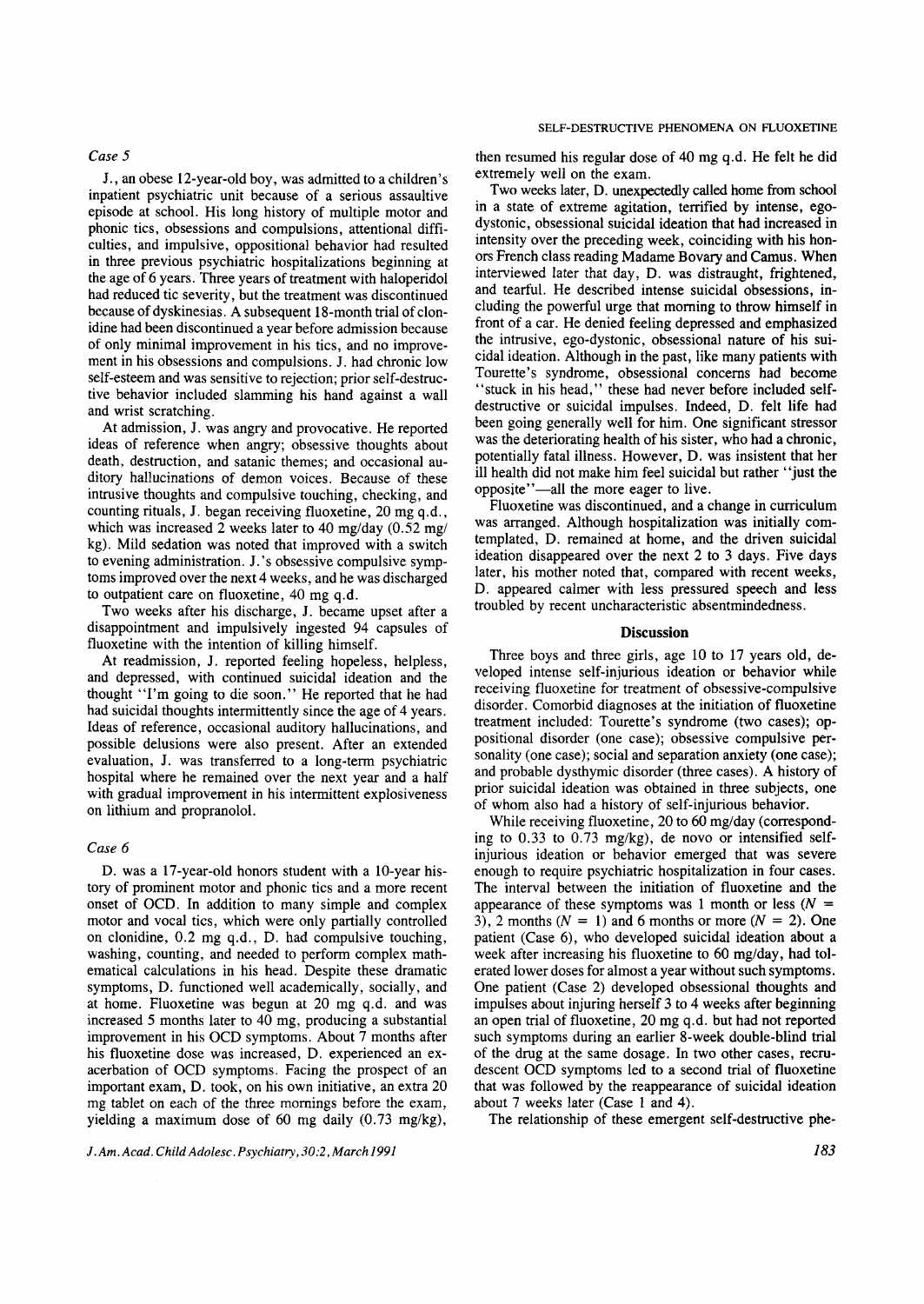nomena to the vicissitudes of the subjects' other symptoms was variable. One subject (Case 5) had experienced substantial improvement in his OCD symptoms before his impulsive suicide attempt. Despite insomnia and feeling "high," another subject (Case 3) showed marked improvement while being treated with fluoxetine in his preexisting dysthymia and overall functioning and mild improvement in his OCD symptoms before the sudden onset of violence filled nightmares and intense suicidal ideation. Three patients made suicide gestures or attempts, one of which involved a massive overdose of fluoxetine. Three patients manifested persistent, driven self-injurious behavior and/or ideation that required restraints, seclusion, or one-to-one nursing care. Suicidal ideation or self-injurious behavior persisted up to 1 month after the fluoxetine was discontinued.

There are several possible explanations for the emergence of suicidal ideation and self-destructive behavior in these children and young adolescents during fluoxetine treatment.

First, the self-destructive behavior or ideation observed in this study may be only coincidentally related to fluoxetine. Although the subjects received fluoxetine for symptoms of well-defined OCD, they all had complex, longstanding psychiatric difficulties and had sought treatment in **a** university-based setting because of increasing distress. Suicidal and self-destructive phenomena are certainly not uncommon in the clinical vicissitudes of such children. Four of the subjects in this study had one or more major (albeit nonspecific) risk factors for suicidal behavior before being treated with fluoxetine, namely depression and/or a history of suicidal ideation or self-destructive behavior. Whether this diverse group of vulnerable children would have been as likely to develop the same self-destructive phenomena in the absence of fluoxetine cannot be definitively answered without data from untreated or alternately treated contrast groups. The variable time interval and, in some cases, the occurrence of significant psychosocial stresses between the initiation of fluoxetine and the appearance of suicidal phenomena make it difficult to conclude with complete confidence that fluoxetine was responsible in all of the cases for these patients' self-destructive symptoms, The individual case histories have been reported here in some detail to illustrate the complexity of making such a determination.

**A** second possibility is that the emergence of suicidal and/ or self-destructive phenomena during fluoxetine treatment was related to or a consequence of medication-induced agitation, disorganization, or mood changes. **As** the authors have reported, a substantial proportion of children receiving fluoxetine experience motor restlessness, insomnia, social disinhibition, or an internal sense of excitation (Riddle et al., 1990a,b). The self-destructive phenomena described here may, in some cases, represent a response to fluoxetineinduced agitation in otherwise vulnerable children. For example, recent epidemiological data suggest that at least one form of anxiety disorder, panic disorder, is a potent risk factor for suicidality, even in the absence of substantial depression (Weissman et al., 1989). In addition to their obsessive compulsive symptoms, three of the subjects described here had significant histories of general, social, and/ or separation anxiety. It **is** possible that fluoxetine-induced agitation may have had a particularly severe and disorganizing impact on these already anxious children.

Fluoxetine and other antidepressant medications are also associated with other adverse psychological side effects. In clinical trials of the use of fluoxetine in adults, the manufacturer reported mania or hypomania in 0.78% of patients receiving the drug (cited in Sholomskas, 1990). Mania has also been reported in a patient receiving fluoxetine for panic disorder (Sholomskas, 1990). These deleterious psychological side effects are not unique to fluoxetine. Tricyclic antidepressant treatment may also result in mania or hypomania, psychosis or exacerbation of depressive delusions (Nelson et al., 1979); sleep and dream disturbance; paradoxical aggression (Rampling, 1978); or worsening of depressive symptoms (Damluji and Ferguson, 1988) or of borderline personality disorder (Soloff et al., 1986).

The possible precipitation of suicidal ideation may also not be unique to fluoxetine. The four patients whom Damluji and Ferguson (1988) reported as experiencing desipramineinduced exacerbation of major depressive symptomatology all developed suicidal ideation that was not present before treatment. In a survey of 1,017 depressed patients receiving pharmacotherapy at the Massachusetts General Hospital in 1989, Fava and Rosenbaum (1990) found 12 patients who became suicidal only after antidepressant treatment was initiated. They concluded that the frequency of suicidality occurring after fluoxetine given alone  $(N = 6)$  was not significantly different from the rate for tricyclics given alone or in combination with fluoxetine or lithium. It is of interest, however, that at least one of the subjects in the present study (Case **I),** who developed violent dreams, increased anxiety, and persistent suicidal ideation while receiving fluoxetine, subsequently tolerated tricyclic medication without adverse effects and indeed showed a dramatic therapeutic response to clomipramine, a tricyclic serotonin reuptake blocker.

Three subjects (Cases 1, 3, 4) remained agitated with prominent suicidal ideation for **3** or more weeks after a discontinuation of the fluoxetine. In two of these cases, subsequent to their decompensation, the staff considered a diagnosis of borderline personality diagnosis. Once disorganized and regressed, it was difficult for these three children to reconstitute their previous rigid, yet fragile defenses.

Many patients tolerate fluoxetine well with only minor side effects. Indeed, in a double-blind study in depressed adult outpatients, fluoxetine appeared more effective than mianserin or placebo in reducing suicidal feelings (Muijen et al., 1988). If the emergence of self-injurious phenomena is a side effect of fluoxetine, it remains unclear what the biological or psychological risk factors are for these side effects. In terms of baseline symptom severity, comorbidity, or functional impairment, the subjects who developed selfinjurious symptoms while receiving fluoxetine did not, as a group, appear to differ substantially from those subjects who did not. All 42 subjects received at least 20 mg q.d. of fluoxetine. Save for Case 6, who transiently took 60 mg (0.73 mg/kg) of fluoxetine for 3 days, the subjects who developed self-injurious symptoms were not on a higher absolute or mg/kg dose of fluoxetine than those who did

*J.Am. Acad. CkildAdolesc.Psyckiatry, 30:2, March1991*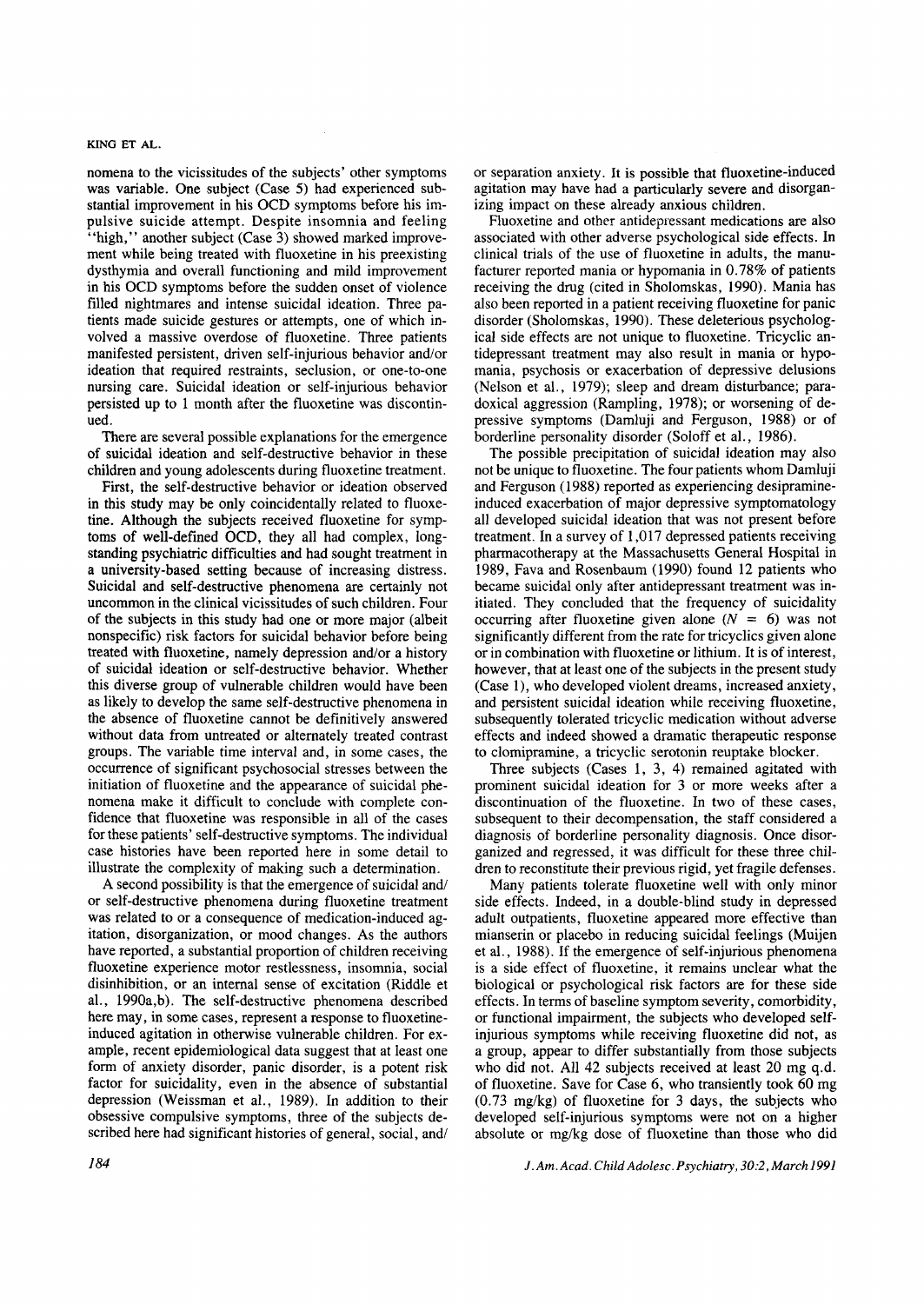not develop such symptoms.

Another unanswered question concerns the broader impact of fluoxetine's antiobsessional action on obsessional children's overall psychological functioning. Although pharmacological treatment of OCD symptoms can be beneficial, dynamic theories of OCD conceptualize these symtoms as binding or defending against other anxieties in complex ways (King and Noshpitz, 1991). Like other groups of children with OCD, the children in this series were diverse in their underlying personalities, which ranged from the compulsive and perfectionistic through the impulsive. The impact of antiobsessional medication on the overall personality functioning of obsessional children deserves further study.

A third and theoretically most intriguing possibility is that the emergence or intensification of self-destructive behavior and ideation during treatment is due to a specific effect of fluoxetine on the regulation of aggression directed either outward or toward the self. Alterations in serotonergic metabolism have been implicated in a variety of violent phenomena, including, in animals, certain types of aggressive behavior (Olivier et al., 1990) and, in humans, completed suicide, suicide attempts, impulsive violent acts, and obsessions of violence (Coccaro, 1989; Brown et al., 1990; Leckman et al., 1990; Roy and Linnoila, 1990).

Preclinical studies have shown that fluoxetine has complex effects on serotonin regulation that vary over time. In rats, although presynaptic serotonin reuptake is promptly blocked by specific reuptake blockers, such as fluoxetine, there is an initial marked *decrease* in the firing activity of serotonergic neurons. It is only with the apparent desensitization of the presynaptic serotonin autoreceptor, which may take at least 2 weeks to develop, that the inhibition of serotonin release decreases, and the neuronal firing rate recovers (Blier et al., 1987, 1988, 1990). Postsynaptic receptor desensitization has not been observed in animal studies. It is thus possible that the net effect of acute fluoxetine administration may to be to depress serotonergic functioning, while continued treatment may enhance serotonergic tone. In addition, fluoxetine may alter the balance between the serotonergic system and related neurotransmitter systems (Baldessarini and Marsh, 1990).

Unfortunately, the time course and diversity of the fluoxetine's action in humans is less well studied. Some effects of the drug, such as insomnia, agitation, and restlessness, seem most prominent when medication is first started. The antidepressant, antiobsessional, and antipanic effects of fluoxetine, however, may require at least 8 weeks to be fully manifested (Gorman et al., 1987; Liebowitz et al., 1989; Schweizer et al., 1990). Thus, some patients may experience the adverse effects of fluoxetine before its therapeutic effects are fully apparent. In addition, some patients are more prone to these adverse effects (Gorman et al., 1987). These data suggest that fluoxetine has diverse neuropharmacological effects that may vary over time and across individuals. Additional complexity is added by the existence of several **5-HT** receptor subtypes; whether these diverse receptor subtypes play distinctive roles in specific psychiatric illnesses or the response to fluoxetine remains to be

*J. Am. Acad. Child Adolesc. Psychiatry, 30:2, March 1991 185* 

explored (Montgomery and Fineberg, 1989). It is not clear which of fluoxetine's many effects on serotonergic functioning might produce suicidal or perseverative self-destructive symptoms or whether these possible side effects are shared by other serotonin reuptake blockers, such as clomipramine or fluvoxamine .

Distinguishing among these three alternative hypotheses is not possible on the basis of the uncontrolled clinical material presented here. However, the violent nightmares of Case 1 and the initial compulsive self-injurious preoccupations of Cases **2, 3,** and perhaps **4** appear to be more than coincidentally related to fluoxetine administration. Additional clinical and neurobiological research is needed to characterize more carefully those children and adults who experience adverse responses to fluoxetine. Imaging studies and assays of platelet receptor functioning, neurotransmitter metabolite levels in cerebrospinal fluid, and response to pharmacological challenge agents would be of particular interest.

Like all psychotropic agents, the behavioral and neuropharmacological effects of fluoxetine are complex and variable. Careful clinical scrutiny of patients both before and during treatment is essential both to understand better the drug's manifold effects and to detect adverse reactions. As fluoxetine and other medications are used in increasing numbers of younger patients with a wide range of psychopathology, vigilance is needed to detect potentially deleterious behavioral side effects.

#### **References**

- Baldessarini, R. J. & Marsh, E. (1990), Fluoxetine and side effects
- (letter). *Arch. Gen. Psychiatry,* 47:191-192. Bird, H. R., Canino, G., Rubio-Stipec, M. & Ribera, J. C. (1987), Further measures of the psychometric properties of the Children's Global Assessment Scale. Arch. Gen. Psychiatry, 44:821-824
- Blier, P., de Montigny, C., Chaput, Y. (1987), Modifications of the serotonin system by antidepressant treatments: implications for the therapeutic response in major depression. *J. Clin. Psychopharma- CO~.* 7 :24S-35S.
- (1988), Electrophysiological assessment of the effects of antidepressant treatments on the efficacy of 5-HT neurotransmission. *Clin. Neuropharmacology,* 1 l(Supp1. 2):Sl-S10.
- $(1990)$ , A role for the serotonin system in the mechanism of action of antidepressant treatments: preclinical evidence. *J. Clin. Psychiatry,* 51:14-20.
- Brown, G. L., Linnoila, M. & Goodwin, F. K. (1990), Clinical assessment of human aggression and impulsivity in relationship to biochemical measures. In: *Violence and Suicidality: Perspectives in Clinical and Psychobiological Research,* eds. H. *M.* van Praag, R. Plutchik & A. Apter. New York: Brunner & Mazel, pp. 184- 217.
- Coccaro, E. F. (1989), Central serotonin and impulsive aggression. *Br. J. Psychiatry,* 155:(Suppl. 8)52-62.
- Damluji, N. F. & Ferguson, J. M. (1988), Paradoxical worsening of depressive symptomatology caused by antidepressants. *J. Clin. Psychopharmacol.,* 8:347-349.
- Fava, M. & Rosenbaum, J. F. (1990, May) *Suicidality andfluoxetine: is there a relationship?* (New Research Abstract #475). Presented at the Annual Meeting of the American Psychiatric Association, **New** York.
- Gorman, J. M., Liebowitz, M. R., Fyer, A. J. et al. (1987), An open trial of fluoxetine in the treatment **of** panic attacks. *J. Clin. Psychopharmacol.* 5:329-332.
- Hamilton, M. (1959), The assessment of anxiety states by rating. *Br. J. Med. Psychol.,* 32:50-55.